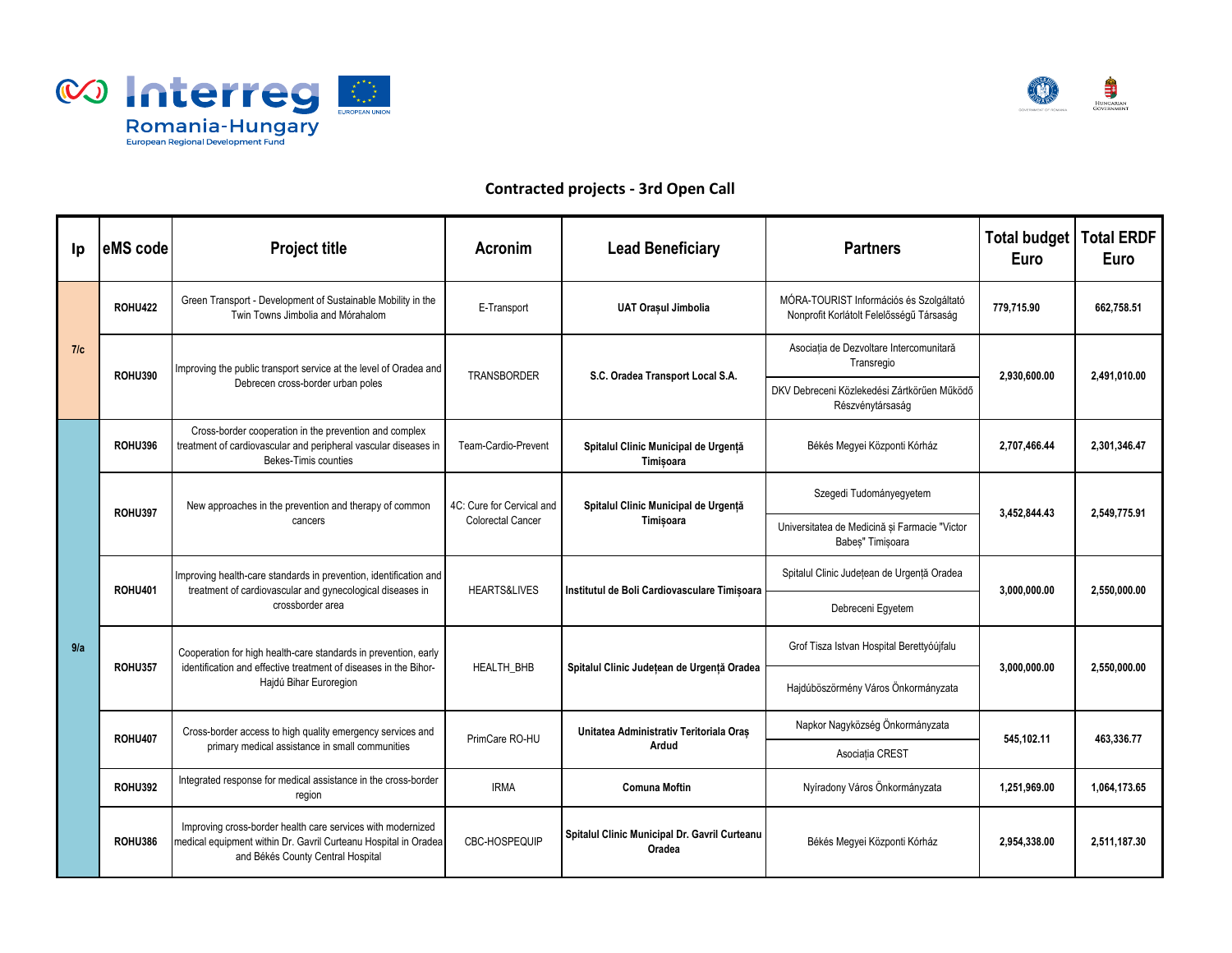| 9/a | <b>ROHU361</b> | Joint prevention and surveillance of infectious diseases and<br>hospital-acquired infections in Arad, Makó and<br>Hódmezővásárhely         | <b>StopGerms</b>              | Unitatea Administrativ Teritorială Județul<br>Arad                 | Csongrád Megyei Egészségügyi Ellátó Központ -<br>Hódmezővásárhely-Makó                                            | 2.999.996.95 | 2.549.997.40 |
|-----|----------------|--------------------------------------------------------------------------------------------------------------------------------------------|-------------------------------|--------------------------------------------------------------------|-------------------------------------------------------------------------------------------------------------------|--------------|--------------|
|     | <b>ROHU400</b> | Improving health-care services through innovative RO-HU<br>surgical ideas                                                                  | <b>ROHUNOVATION</b>           | Spitalul Clinic Județean de Urgență "Pius<br>Brînzeu" Timisoara    | Szegedi Tudományegyetem                                                                                           | 2,935,100.00 | 2,494,835.00 |
|     | <b>ROHU368</b> | Improvement of health care services in Nyírbátor and<br>Negresti-Oas, by investment in infrastructure and joint<br>service development     | <b>JOINTCARE</b>              | Nyírbátor Város Önkormányzata                                      | UAT Oraș Negrești-Oaș                                                                                             | 2,708,029.60 | 2,301,825.16 |
|     | <b>ROHU387</b> | Added Value in Cooperation for stroke situations                                                                                           | <b>AVC</b>                    | Szabolcs-Szatmár-Bereg Megyei Kórházak<br>és Egyetemi Oktatókórház | Spitalul Județean de Urgență Satu Mare<br>Unitatea Administrativ-Teritorială Județul<br>Satu Mare                 | 2,468,156.83 | 2,097,933.30 |
|     | <b>ROHU339</b> | Romanian-Hungarian cross-border project with a wider<br>focus on diagnostics related to infertility, healthy<br>pregnancy and newborn care | HEALTH-PREGN-RO-<br><b>HU</b> | Szegedi Tudományegyetem                                            | Csongrád-Csanád Megyei Kormányhivatal                                                                             | 2.492.080.65 | 2,118,268.55 |
|     |                |                                                                                                                                            |                               |                                                                    | Spitalul Clinic Județean de Urgență "Pius<br>Brînzeu" Timisoara                                                   |              |              |
|     | <b>ROHU388</b> | Center for sustainable development                                                                                                         | CDDL                          | <b>UAT COMUNA NOJORID</b>                                          | Asociatia de Dezvoltare Intercomunitară Zona<br>Metropolitană Oradea                                              | 886,333.00   | 753,383.05   |
|     |                |                                                                                                                                            |                               |                                                                    | Békés Megyéért Vállalkozásfejlesztési Alapítvány                                                                  |              |              |
|     | <b>ROHU420</b> | Create To Gather                                                                                                                           | Create2Gather                 | Asociația pentru Promovarea Afacerilor în<br>România               | INNOVA Észak-Alföld Regionális Fejlesztési és<br>Innovációs Ügynökség Nonprofit Korlátolt<br>Felelősségű Társaság | 1,132,937.85 | 962,997.17   |
|     | <b>ROHU425</b> | Joint Development of Human Resources in Cross-Border<br>AreaJoint Development of Human Resources in Cross-Border<br>Area                   | <b>HRArea</b>                 | <b>UAT Comuna Paleu</b>                                            | Derecske Város Önkormányzata                                                                                      | 1,337,577.80 | 1,136,941.13 |
|     |                |                                                                                                                                            |                               |                                                                    | Asociatia Pro Cariere                                                                                             |              |              |
| 8/b |                |                                                                                                                                            |                               |                                                                    | Asociația de Dezvoltare Intercomunitară Zona<br>Metropolitană Oradea                                              |              |              |
|     | <b>ROHU370</b> | Enhancing co-operation between chambers to improve<br>employment in Satu Mare and Szabolcs-Szatmár-Bereg<br>county                         | <b>ENCOCH</b>                 | Szabolcs-Szatmár-Bereg Megyei<br>Kereskedelmi és Iparkamara        | Camera de Comert, Industrie si Agricultura Satu<br>Mare                                                           | 1,413,969.00 | 1,201,873.65 |
|     |                |                                                                                                                                            |                               |                                                                    | Asociația Camera Meșteșugarilor                                                                                   |              |              |
|     | <b>ROHU391</b> | Cross-border logistics: partnership in cooperation on<br>employment                                                                        | <b>INTERLOGISTICS</b>         | Ajak Város Önkormányzata                                           | <b>UAT Comuna Halmeu</b>                                                                                          | 2,356,602.00 | 2,003,111.70 |
|     | <b>ROHU395</b> | Cooperation between Nyírbátor and Carei for improving<br>employment and promoting development based on<br>endogenous potential             | <b>CO-LABOUR</b>              | Nyírbátor Város Önkormányzata                                      | <b>UAT Municipiul Carei</b>                                                                                       | 2,895,495.00 | 2,461,170.75 |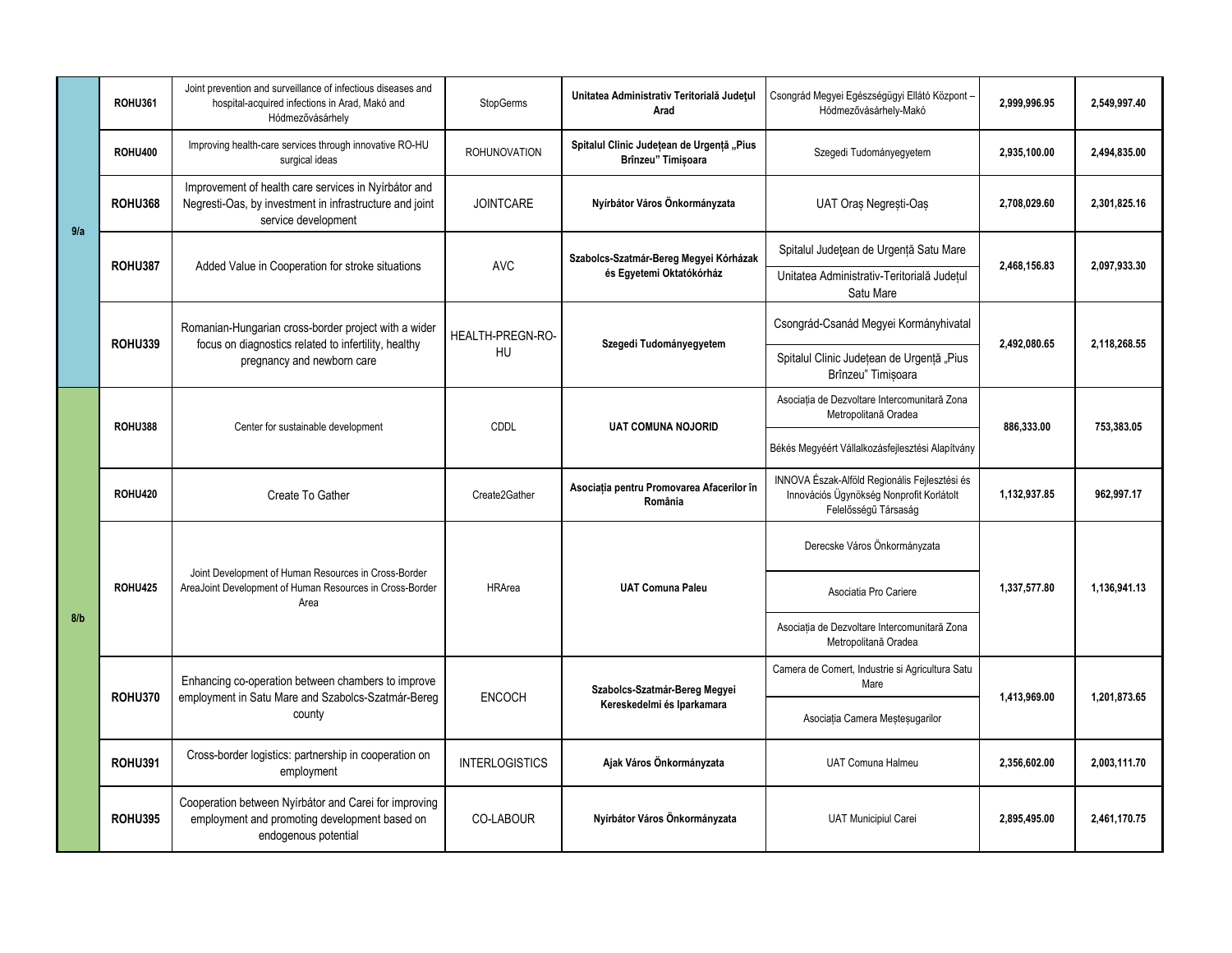|     | <b>ROHU421</b> | Improve employment in Bihor County, Oradea and<br>Hajduboszormeny through the development of the local<br>potential infrastructures                                                                                                                                                                                                                                                                                     | CBC-EMPLOYMENT      | <b>UAT Municipiul Oradea</b>                                                                            | Asociația Agenția de Dezvoltare Durabilă a<br>Judetului Bihor<br>Hajdúböszörmény Város Önkormányzata<br>Agenția Județeană de Ocupare a Forței de Muncă<br>Bihor                   | 7,507,873.22 | 2,549,531.04 |
|-----|----------------|-------------------------------------------------------------------------------------------------------------------------------------------------------------------------------------------------------------------------------------------------------------------------------------------------------------------------------------------------------------------------------------------------------------------------|---------------------|---------------------------------------------------------------------------------------------------------|-----------------------------------------------------------------------------------------------------------------------------------------------------------------------------------|--------------|--------------|
|     | <b>ROHU359</b> | Promoting an integrated approach regarding the<br>improving of the employment rate and business<br>environment at the level of Marghita and Beretyoujfalu<br>microregions                                                                                                                                                                                                                                               | CROSSLOCALDEV       | <b>UAT Municipiul Marghita</b>                                                                          | Berettyóújfalu Város Önkormányzata                                                                                                                                                | 2.615.165.66 | 2.222.890.81 |
|     | <b>ROHU426</b> | Support to the local economy by encouraging alternative<br>use of agricultural products                                                                                                                                                                                                                                                                                                                                 | <b>ALTERAGRI</b>    | Direcția pentru Agricultură Județeană Bihor                                                             | Asociația "TRANSILVANIA TECHNOLOGY<br><b>TRANSFER"</b><br>Oficiul de Studii Pedologice si Agrochimice<br><b>Bihor</b><br>Tudomány a Környezetünkért Közhasznú<br>Alapítvány       | 1,679,320.00 | 1,427,422.00 |
|     | <b>ROHU380</b> | Adult education in the field of healthy life and sustainable living<br>environment                                                                                                                                                                                                                                                                                                                                      | Verba Docent        | Asociatia pentru Promovarea Valorilor<br>Naturale si Culturale ale Banatului și<br>Crisanei "Excelsior" | Körös-Maros Vidékfejlesztési és Ökogazdálkodási<br>Alapítvány                                                                                                                     | 2,987,502.00 | 2,539,376.70 |
| 8/b | <b>ROHU382</b> | Youth Entrepreneurship Support                                                                                                                                                                                                                                                                                                                                                                                          | <b>YES</b>          | Asociația Pentru Promovarea Afacerilor în<br>România                                                    | Revita Alapítvány                                                                                                                                                                 | 293,504.50   | 249,478.82   |
|     | <b>ROHU385</b> | Helping the Employment of Youth in Satu Mare and Szabolcs-<br>Szatmár-Bereg counties                                                                                                                                                                                                                                                                                                                                    | HEY!                | Asociația AGES                                                                                          | Ötlet a Vidékért Egyesület, Opályi                                                                                                                                                | 446.278.80   | 379,336.98   |
|     | <b>ROHU398</b> | Creating and developing a crossborder polycentric network for<br>training and support to increase the quality of tourist and<br>handcraft cross-border services in the counties of Bihor and<br>Hajdu Bihar creating and developing a crossborder polycentric<br>network for training and support to increase the quality of tourist<br>and handcraft cross-border services in the counties of Bihor and<br>Hajdu Bihar | ForTour BHHB        | Agenția de Management a Destinației Bihor                                                               | Körösszegapáti Román Ortodox Parókia<br>Episcopia romano-catolică de Oradea<br>Parohia Reformată Episcopia Bihor<br>Parohia Reformată Oradea- Episcopia Bihor<br>Mănăstirea Izbuc | 2.718.105.80 | 2,310,389.91 |
|     | <b>ROHU399</b> | Green Skills Platform for Sustainable Employment Development                                                                                                                                                                                                                                                                                                                                                            | <b>GREENSEED</b>    | Fundația pentru Cultură și Învățământ Ioan<br>Slavici                                                   | Szó-Tér Egyesület<br>Novum Egyesület                                                                                                                                              | 363.800.00   | 309.230.00   |
|     | <b>ROHU406</b> | Effective cross-border co-operation for development of<br>employment growths in Arad and Bekes County                                                                                                                                                                                                                                                                                                                   | <b>CROSSGROWING</b> | Békés Megyéért Vállalkozásfejlesztési<br>Alapítvány                                                     | Camera de Comert, Industrie și Agricultură a<br>Judetului Arad                                                                                                                    | 1,125,764.00 | 956.899.40   |